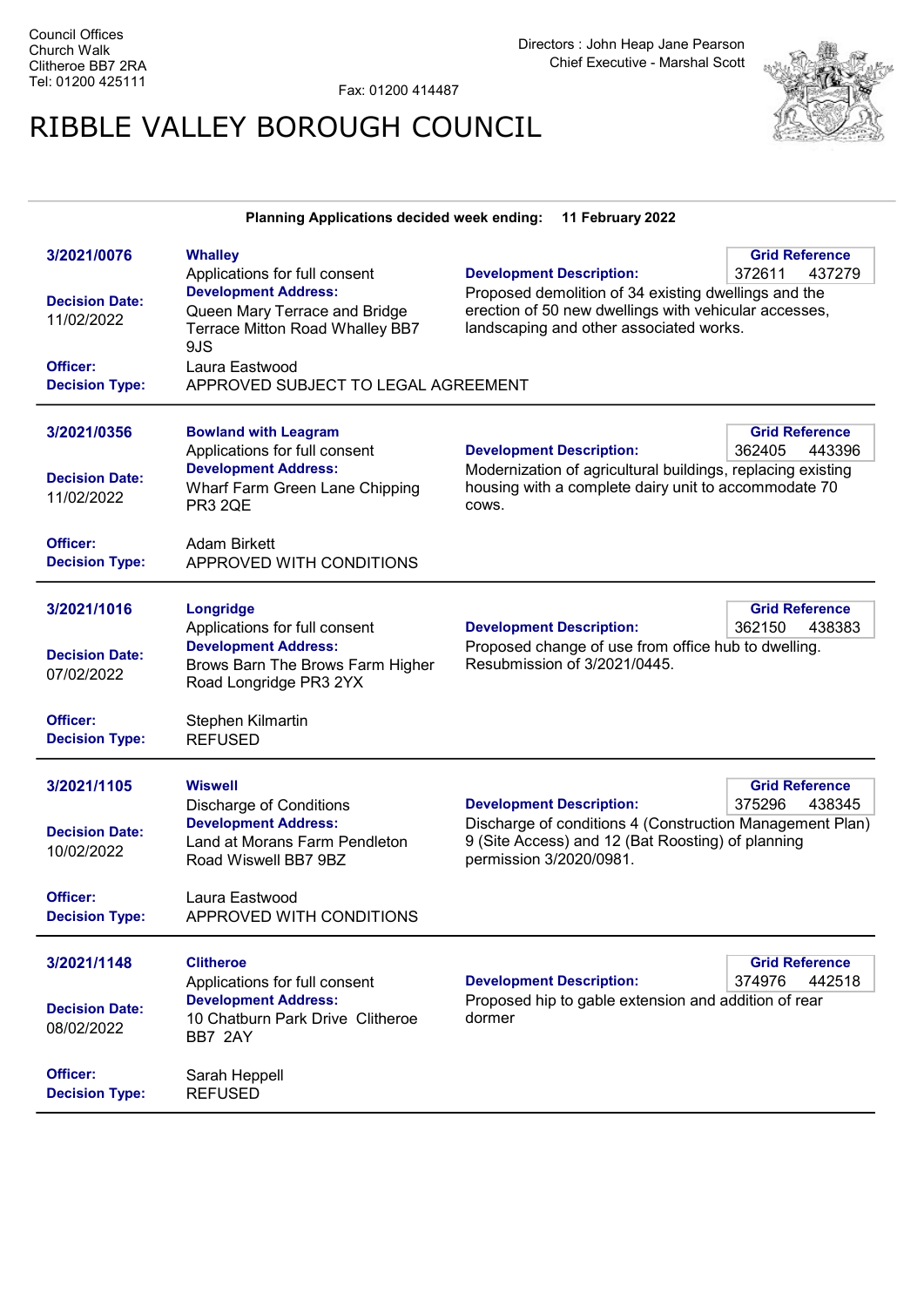| 3/2021/1193<br><b>Decision Date:</b><br>07/02/2022                                      | <b>Clitheroe</b><br>Applications for full consent<br><b>Development Address:</b><br>34 Eshton Terrace Clitheroe BB7<br>1BQ                                                         | <b>Development Description:</b><br>Proposed replacement single-storey extension to rear.                                                                                                                                                                                                                    | <b>Grid Reference</b><br>374031<br>441429 |
|-----------------------------------------------------------------------------------------|------------------------------------------------------------------------------------------------------------------------------------------------------------------------------------|-------------------------------------------------------------------------------------------------------------------------------------------------------------------------------------------------------------------------------------------------------------------------------------------------------------|-------------------------------------------|
| Officer:<br><b>Decision Type:</b>                                                       | Sarah Heppell<br>APPROVED WITH CONDITIONS                                                                                                                                          |                                                                                                                                                                                                                                                                                                             |                                           |
| 3/2021/1199<br><b>Decision Date:</b><br>10/02/2022<br>Officer:<br><b>Decision Type:</b> | <b>Whalley</b><br>Alter or Extend a Listed Building<br><b>Development Address:</b><br>2 Poole End Church Lane Whalley<br>BB7 9SX<br><b>Adrian Dowd</b><br>APPROVED WITH CONDITIONS | <b>Development Description:</b><br>Proposed re-roofing to front and rear roof slopes. Removal<br>of existing paint finishes to window and door stonework.<br>Masons mortar repairs to window stonework. Removal of<br>cement pointing to the front and rear elevations and<br>re-pointing using lime mortar | <b>Grid Reference</b><br>373191<br>436213 |
| 3/2021/1203                                                                             | <b>Balderstone</b>                                                                                                                                                                 |                                                                                                                                                                                                                                                                                                             | <b>Grid Reference</b>                     |
| <b>Decision Date:</b><br>11/02/2022                                                     | Applications for full consent<br><b>Development Address:</b><br>3 Commons Lane Balderstone BB2<br>7LP                                                                              | <b>Development Description:</b><br>Erection of a two storey rear extension with a single storey<br>element, dormer loft conversion and associated alterations                                                                                                                                               | 364370<br>431848                          |
| Officer:<br><b>Decision Type:</b>                                                       | Ben Taylor<br>APPROVED WITH CONDITIONS                                                                                                                                             |                                                                                                                                                                                                                                                                                                             |                                           |
| 3/2021/1216<br><b>Decision Date:</b><br>11/02/2022                                      | <b>Mellor</b><br>Applications for full consent<br><b>Development Address:</b><br>Southworth Green Farm Abbott<br>Brow Mellor BB2 7HT                                               | <b>Development Description:</b><br>Alteration of dwelling to rearrange existing accommodation                                                                                                                                                                                                               | <b>Grid Reference</b><br>365335<br>431494 |
| Officer:<br><b>Decision Type:</b>                                                       | Sarah Heppell<br>APPROVED WITH CONDITIONS                                                                                                                                          |                                                                                                                                                                                                                                                                                                             |                                           |
| 3/2021/1228<br><b>Decision Date:</b><br>11/02/2022                                      | <b>Bolton-by-Bowland, Gisburn Forest and Sawley</b><br>Applications for full consent<br><b>Development Address:</b><br>8 Main Street Bolton by Bowland<br>BB7 4NW                  | <b>Development Description:</b><br>Erection of a rear conservatory with powder coated<br>aluminium and a living roof to replace the existing<br>conservatory.                                                                                                                                               | <b>Grid Reference</b><br>378455<br>449355 |
| Officer:<br><b>Decision Type:</b>                                                       | John Macholc<br>APPROVED WITH CONDITIONS                                                                                                                                           |                                                                                                                                                                                                                                                                                                             |                                           |
| 3/2021/1229<br><b>Decision Date:</b><br>11/02/2022                                      | <b>Bolton-by-Bowland, Gisburn Forest and Sawley</b><br>Alter or Extend a Listed Building<br><b>Development Address:</b><br>8 Main Street Bolton by Bowland<br>BB7 4NW              | <b>Development Description:</b><br>Erection of a rear conservatory with powder coated<br>aluminium and a living roof to replace the existing<br>conservatory.                                                                                                                                               | <b>Grid Reference</b><br>378455<br>449355 |
| <b>Officer:</b><br><b>Decision Type:</b>                                                | John Macholc<br>APPROVED WITH CONDITIONS                                                                                                                                           |                                                                                                                                                                                                                                                                                                             |                                           |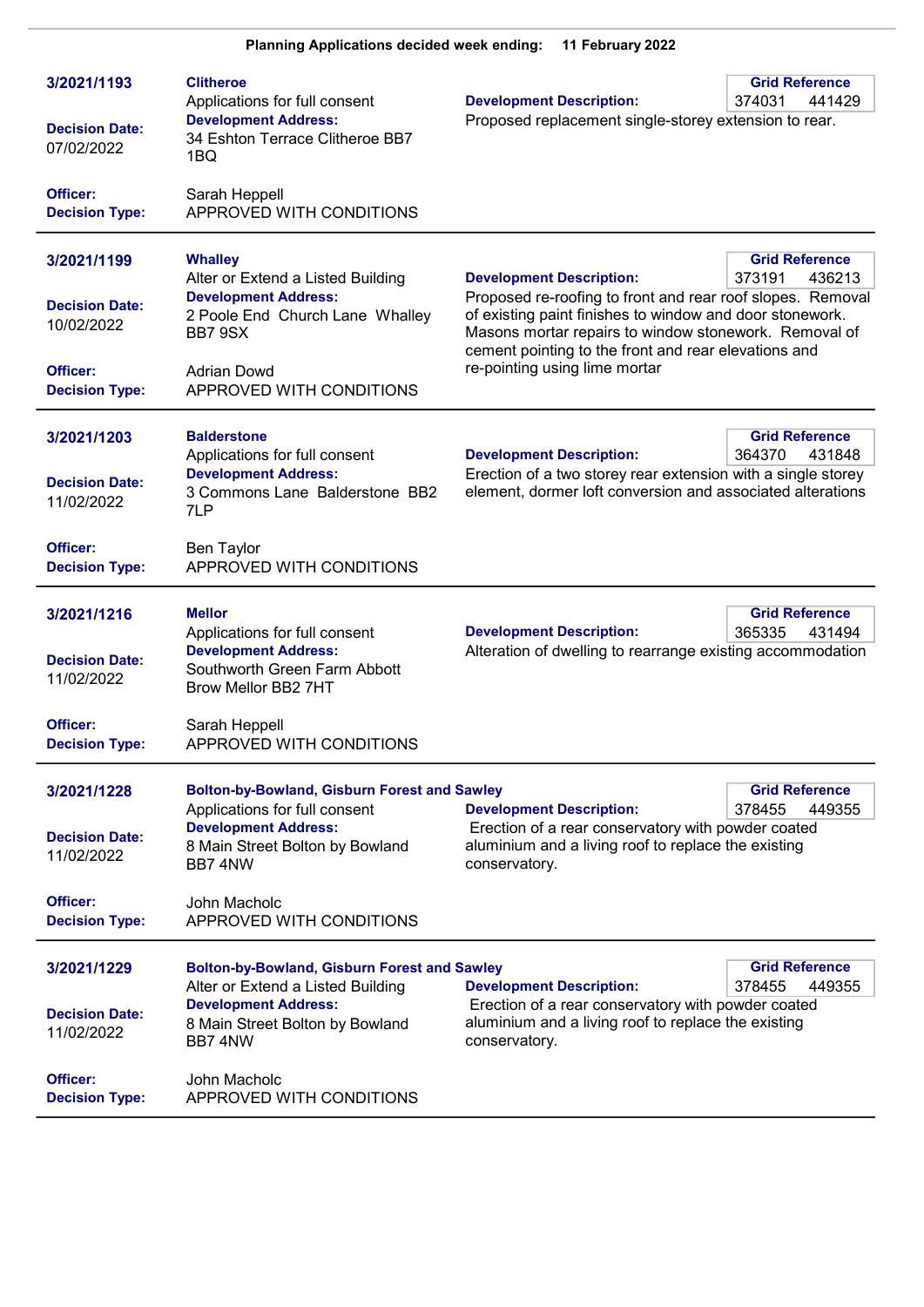| 3/2021/1240<br><b>Decision Date:</b><br>11/02/2022<br>Officer:<br><b>Decision Type:</b> | <b>Wiswell</b><br>Applications for full consent<br><b>Development Address:</b><br>Eastwood House Old Back Lane<br>Wiswell Near Clitheroe BB7 9BS<br>John Macholc<br>APPROVED WITH CONDITIONS                    | <b>Development Description:</b><br>Proposed single storey extension with additional roof space                                                                                                                                            | <b>Grid Reference</b><br>374450<br>437317 |
|-----------------------------------------------------------------------------------------|-----------------------------------------------------------------------------------------------------------------------------------------------------------------------------------------------------------------|-------------------------------------------------------------------------------------------------------------------------------------------------------------------------------------------------------------------------------------------|-------------------------------------------|
| 3/2021/1243<br><b>Decision Date:</b><br>08/02/2022<br>Officer:<br><b>Decision Type:</b> | <b>Clitheroe</b><br>Applications for full consent<br><b>Development Address:</b><br>Roefield Leisure Centre Edisford<br>Road Clitheroe BB7 3LA<br>John Macholc<br>APPROVED WITH CONDITIONS                      | <b>Development Description:</b><br>Proposed extension and alterations to a leisure centre.                                                                                                                                                | <b>Grid Reference</b><br>372782<br>441460 |
| 3/2021/1272<br><b>Decision Date:</b><br>08/02/2022<br>Officer:<br><b>Decision Type:</b> | Longridge<br>Applications for full consent<br><b>Development Address:</b><br>12 Bowland Close Longridge PR3<br>3TU<br>Sarah Heppell<br><b>REFUSED</b>                                                           | <b>Development Description:</b><br>Proposed rear dormer extension, single storey rear<br>extension and 2 storey side extension.                                                                                                           | <b>Grid Reference</b><br>360838<br>437650 |
| 3/2021/1275<br><b>Decision Date:</b><br>10/02/2022<br>Officer:<br><b>Decision Type:</b> | <b>Clitheroe</b><br>Applications for full consent<br><b>Development Address:</b><br>20 Chatburn Park Drive Clitheroe<br>BB7 2AY<br>Sarah Heppell<br>APPROVED WITH CONDITIONS                                    | <b>Development Description:</b><br>Demolition of existing conservatory and erection of a single<br>storey extension.                                                                                                                      | <b>Grid Reference</b><br>375026<br>442474 |
| 3/2021/1280<br><b>Decision Date:</b><br>10/02/2022<br>Officer:<br><b>Decision Type:</b> | <b>Mellor</b><br>Applications for full consent<br><b>Development Address:</b><br>Pendle View Primrose Lane Mellor<br>BB <sub>2</sub> 7EQ<br>Laura Eastwood<br>APPROVED WITH CONDITIONS                          | <b>Development Description:</b><br>Proposed partial demolition of an existing stable complex<br>and the erection of a new building. Conversion of the<br>retained building to provide a wellbeing centre.<br>Resubmission of 3/2021/0788. | <b>Grid Reference</b><br>366324<br>431248 |
| 3/2021/1286<br><b>Decision Date:</b><br>09/02/2022<br>Officer:<br><b>Decision Type:</b> | <b>Clitheroe</b><br>Applications for full consent<br><b>Development Address:</b><br>Land Adjacent to Mulgrave House<br>Ribblesdale Avenue Clitheroe BB7<br>2HZ<br>Stephen Kilmartin<br>APPROVED WITH CONDITIONS | <b>Development Description:</b><br>Proposed erection of a detached dwelling, detached<br>garage, garden, landscaping works, new access and<br>associated drive.                                                                           | <b>Grid Reference</b><br>442511<br>374155 |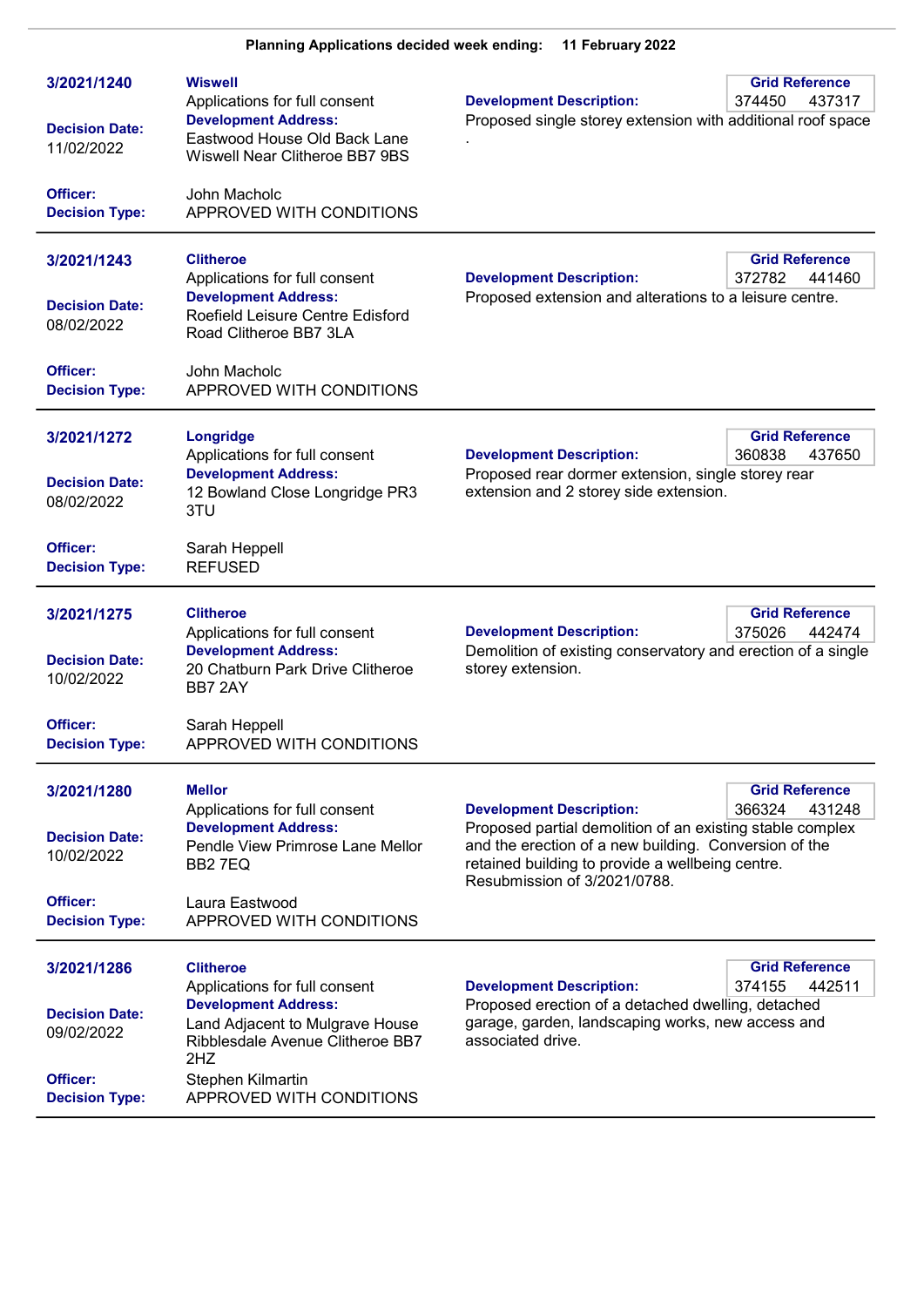| <b>Planning Applications decided week ending:</b><br>11 February 2022                   |                                                                                                                                                                                                                            |                                                                                                                                                                               |                                           |
|-----------------------------------------------------------------------------------------|----------------------------------------------------------------------------------------------------------------------------------------------------------------------------------------------------------------------------|-------------------------------------------------------------------------------------------------------------------------------------------------------------------------------|-------------------------------------------|
| 3/2021/1289<br><b>Decision Date:</b><br>10/02/2022<br>Officer:                          | <b>Aighton, Bailey &amp; Chaigley</b><br>Applications for full consent<br><b>Development Address:</b><br>Plane Tree Cottage Chipping Road<br>Chaigley BB7 3LT<br>Sarah Heppell                                             | <b>Development Description:</b><br>Proposed removal of existing timber shed and construction<br>of new detached garage and workshop to existing dwelling.                     | <b>Grid Reference</b><br>441970<br>367741 |
| <b>Decision Type:</b>                                                                   | <b>REFUSED</b>                                                                                                                                                                                                             |                                                                                                                                                                               |                                           |
| 3/2021/1296<br><b>Decision Date:</b><br>11/02/2022<br>Officer:<br><b>Decision Type:</b> | <b>Clitheroe</b><br>Applications for full consent<br><b>Development Address:</b><br>Salthill Industrial Estate Clitheroe<br>Auction Mart Lincoln Way Clitheroe<br>BB7 1QD<br><b>Ben Taylor</b><br>APPROVED WITH CONDITIONS | <b>Development Description:</b><br>Proposed extension to existing warehouse/shed.                                                                                             | <b>Grid Reference</b><br>375788<br>442784 |
| 3/2022/0002<br><b>Decision Date:</b><br>11/02/2022                                      | <b>Sabden</b><br>Applications for full consent<br><b>Development Address:</b><br>Mooredge Simonstone Road<br>Sabden BB7 6HA                                                                                                | <b>Development Description:</b><br>Proposed demolition of existing conservatory and<br>construction of a single storey garden lounge at the rear of<br>Mooredge               | <b>Grid Reference</b><br>378185<br>437027 |
| Officer:<br><b>Decision Type:</b>                                                       | Sarah Heppell<br>APPROVED WITH CONDITIONS                                                                                                                                                                                  |                                                                                                                                                                               |                                           |
| 3/2022/0011<br><b>Decision Date:</b><br>11/02/2022                                      | <b>West Bradford</b><br>Applications for full consent<br><b>Development Address:</b><br>Marylebone Farm Whittakers Lane<br>West Bradford BB7 4TL                                                                           | <b>Development Description:</b><br>Extension of existing building and change to equine use<br>together with a hard standing area for sorting bales of hay.                    | <b>Grid Reference</b><br>374721<br>445382 |
| Officer:<br><b>Decision Type:</b>                                                       | <b>Ben Taylor</b><br>APPROVED WITH CONDITIONS                                                                                                                                                                              |                                                                                                                                                                               |                                           |
| 3/2022/0014<br><b>Decision Date:</b><br>08/02/2022                                      | <b>Dinckley</b><br>Variation of Condition<br><b>Development Address:</b><br>Dinckley Grange Farm Ribchester<br>Road Langho BB6 8AH                                                                                         | <b>Development Description:</b><br>Variation of condition 2 (approved plans) from planning<br>permission 3/2021/0207 to allow design changes to<br>previous approval.         | <b>Grid Reference</b><br>368946<br>435346 |
| Officer:<br><b>Decision Type:</b>                                                       | Laura Eastwood<br>APPROVED WITH CONDITIONS                                                                                                                                                                                 |                                                                                                                                                                               |                                           |
| 3/2022/0020<br><b>Decision Date:</b><br>07/02/2022                                      | <b>Longridge</b><br>Prior notification of proposed larger h<br><b>Development Address:</b><br>3 Cherry Orchard Longridge PR3<br>3PQ                                                                                        | <b>Development Description:</b><br>Prior notification for a larger home extension. Proposed<br>single storey rear extension, length 8m, max height 3m,<br>height at eaves 3m. | <b>Grid Reference</b><br>360921<br>436933 |
| Officer:<br><b>Decision Type:</b>                                                       | <b>Ben Taylor</b><br>PERMISSION REQUIRED                                                                                                                                                                                   |                                                                                                                                                                               |                                           |